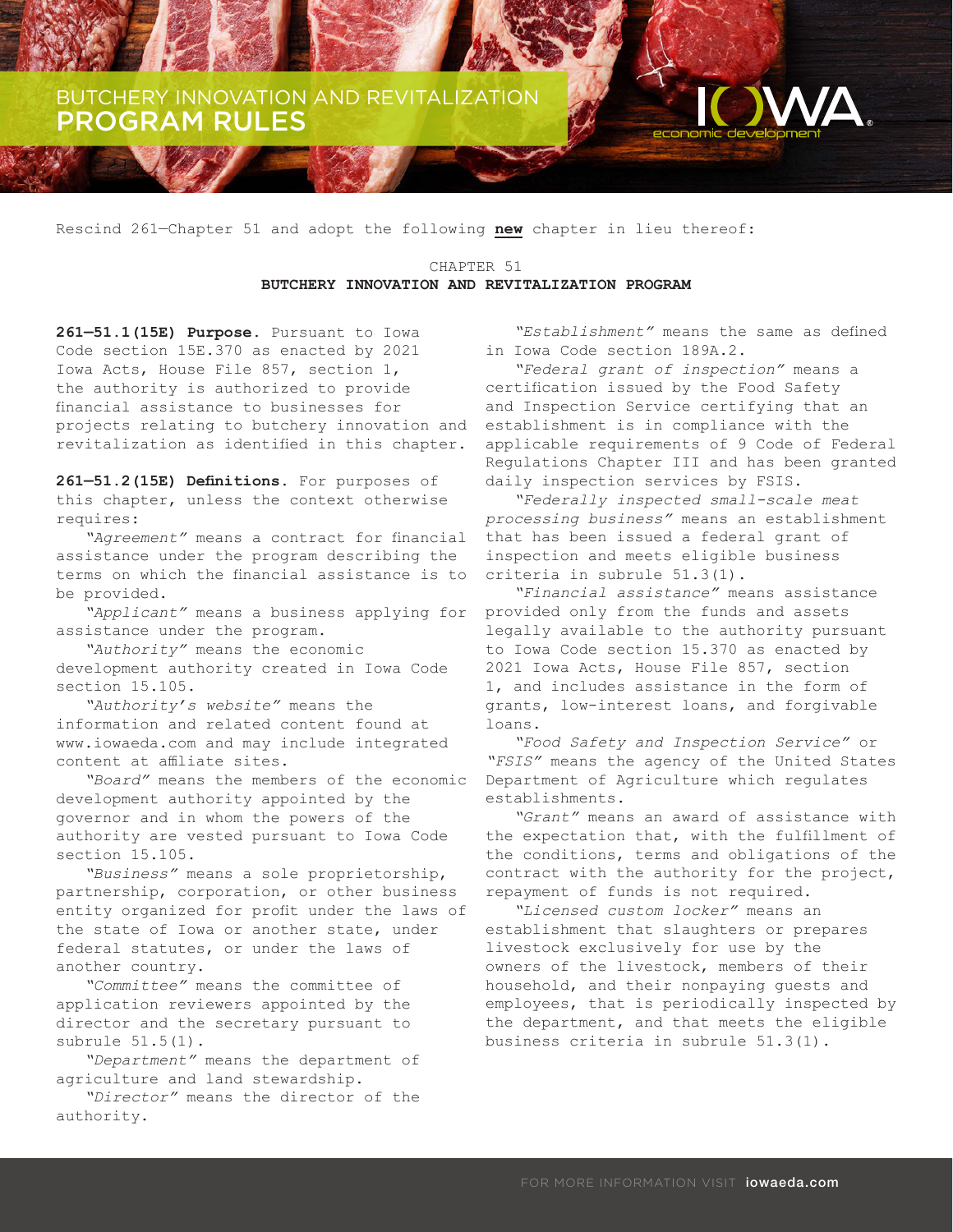*"Mobile slaughter unit"* means a selfcontained slaughter establishment that can travel from site to site, that operates in compliance with applicable laws, regulations, and the most current mobile slaughter unit compliance guide issued by FSIS, and that meets the eligible business criteria in subrule 51.3(1).

*"Program"* means the butchery innovation and revitalization program established pursuant to this chapter.

*"Project"* means an activity or activities undertaken by the applicant to be carried out at an establishment.

*"Secretary"* means the secretary of agriculture, who is the head of the department.

*"State grant of inspection"* means a certification issued by the department certifying that an establishment is in compliance with the applicable requirements of 21—Chapter 76 and has been granted daily inspection services by the department.

*"State-inspected small-scale meat processing business"* means an establishment that has been issued a state grant of inspection and meets the eligible business criteria in subrule 51.3(1).

### **261—51.3(15E) Eligibility.**

**51.3(1)** *Eligible businesses.* To be eligible for a grant under the program, an applicant shall meet all of the following requirements:

*a.* The business must be located in this state. For the purposes of this paragraph, a business is located in this state if at least 98 percent of the business's employees work at the business's operations in Iowa or if the employees that are paid at least 98 percent of the business's payroll work at the business's operations in Iowa.

*b.* The business must be incorporated or organized in Iowa or authorized to do business in Iowa.

*c.* The business must not have been subject to any regulatory enforcement action related to federal, state, or local environmental, worker safety, food processing, or food safety laws, rules, or regulations within the last five years. For the purposes of this paragraph, regulatory enforcement actions include, but are not limited to, an administrative order, consent order or similar formal order issued by an applicable enforcement agency or an involuntary withdrawal of a state grant of inspection or federal grant of inspection.

*d.* The business must only employ individuals legally authorized to work in the state.

*e.* The business must not currently be in bankruptcy.

*f.* The business must employ less than 50 individuals across all the business' locations at the time of application.

*g.* The business must be an establishment that holds a current license from the department in accordance with the requirements of Iowa Code chapter 189A or is actively working with the department to obtain a license. Factors the authority may consider in determining whether a business is actively working with the department to obtain a license include, but are not limited to, the number and frequency of contacts the business has had with the department, whether the business has submitted an application for inspection to the department or FSIS, and whether the department or FSIS has conducted a site visit at the business.

**51.3(2)** *Eligible projects*. The applicant must propose one of the following types of projects:

*a.* To expand or refurbish an existing, or to establish a new, state-inspected smallscale meat processing business.

*b.* To expand or refurbish an existing, or to establish a new, federally inspected small-scale meat processing business.

*c.* To expand or refurbish an existing, or to establish a new, licensed custom locker.

*d.* To expand or refurbish an existing, or to establish a new, mobile slaughter unit.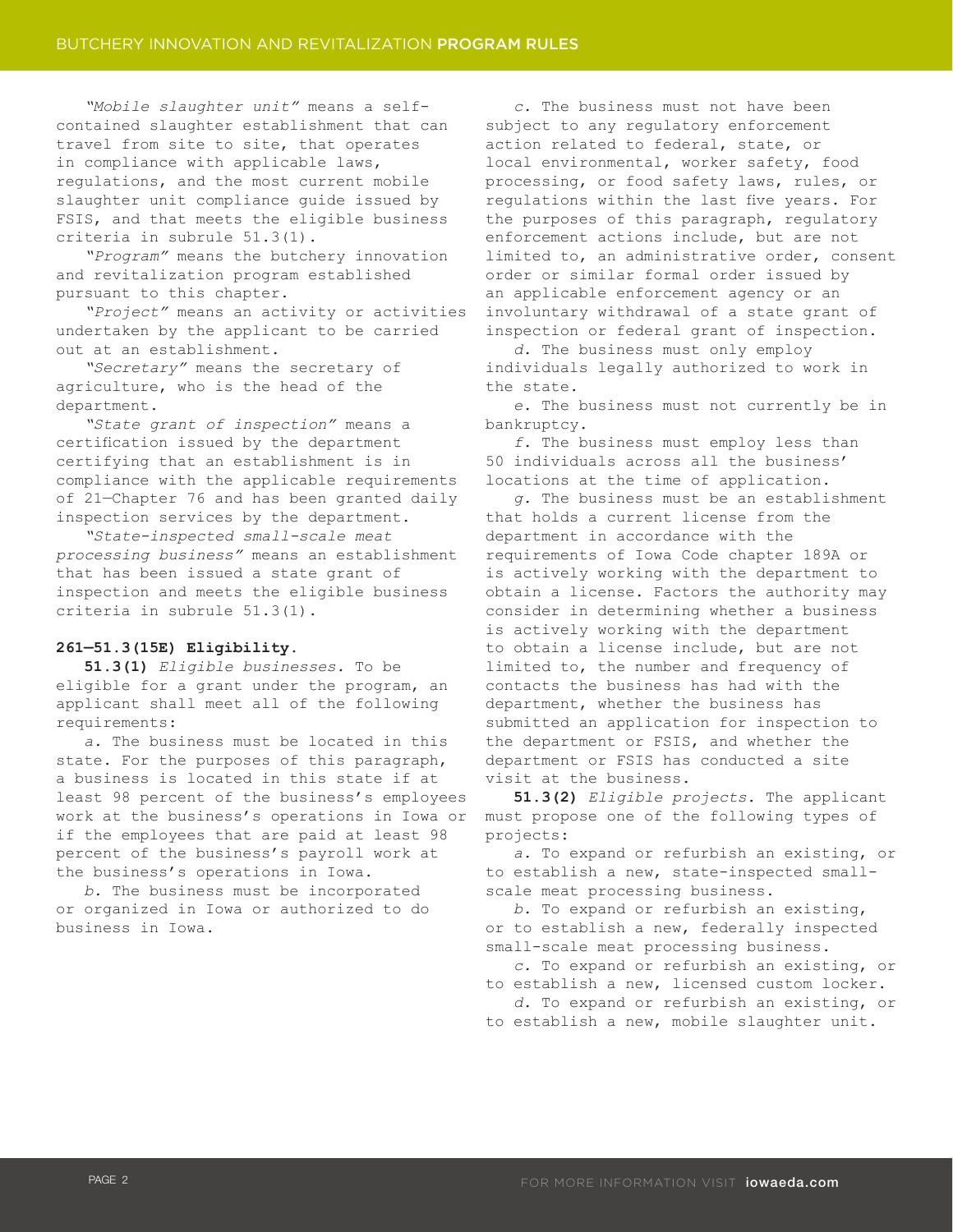*e.* To rent or purchase buildings, refrigeration facilities, freezer facilities, or equipment necessary to expand processing capacity, including mobile slaughter or refrigeration units used exclusively for meat or poultry processing by a federally inspected small-scale meat processing business, a licensed custom locker, a mobile slaughter unit, or a state-inspected small-scale meat processing business.

**51.3(3)** *Matching support required*. The applicant shall demonstrate the ability to provide matching financial support for the project on a one-to-one basis in the form of cash. The matching financial support must be obtained from private sources.

## **261—51.4(15E) Application submittal and review process.**

**51.4(1)** The authority will develop a standardized application process and make information on applying available on the authority's website. To apply for assistance under the program, an eligible business shall submit an application to the authority in the form and manner prescribed by the authority.

**51.4(2)** Applications will be accepted only during established application periods as announced on the authority's website. Applications will be reviewed in the order received by the authority.

**51.4(3)** The authority may refuse to accept incomplete applications or may refuse to accept applications because of insufficient funds.

**51.4(4)** A scoring committee that includes authority and department staff as described in subrule 51.5(1) will consider, evaluate, and recommend applications for financial assistance under the program. The committee will review applications for financial assistance and score the applications according to the criteria described in subrule 51.5(2). Applications deemed to meet the minimum scoring criteria will be submitted to the board for a final funding decision.

**51.4(5)** The board, after considering the recommendations made by the committee, will determine which applications to fund and how much should be awarded to each applicant. The board has final decision-making authority on requests for financial assistance for the program. The director will take final action on all applications for financial assistance, except those rejected pursuant to subrule 51.4(3). The board may approve an award, decline to award, or refer an application back to staff for further review and recommendation.

**51.4(6)** The maximum amount of financial assistance awarded to an eligible business for all applications under the program shall not exceed \$50,000. The board may increase the maximum amount of financial assistance per eligible business if funds are made available for the program in addition to the funds appropriated by 2021 Iowa Acts, House File 871.

**51.4(7)** Successful applicants will be notified in writing of an award of financial assistance, including any conditions and terms of the award.

### **261—51.5(15E) Application scoring criteria.**

**51.5(1)** *Application scoring.* A scoring committee will be composed of at least one representative of the authority appointed by the director, at least one representative of the department appointed by the secretary, and two additional members mutually agreed upon by the director and the secretary. The committee will evaluate the applications and give them an average numerical score between 0 and 100. The board may not approve a grant for an application that receives an average score of less than 75 points.

**51.5(2)** *Scoring criteria.* The criteria under which each application will be scored are:

*a.* The extent to which the project benefits local small-scale farmers by creating or expanding opportunities to market processed meat under private labels or by providing greater flexibility or convenience to have animals processed: 25 points. Projects that increase processing capacity or efficiency will receive more points.